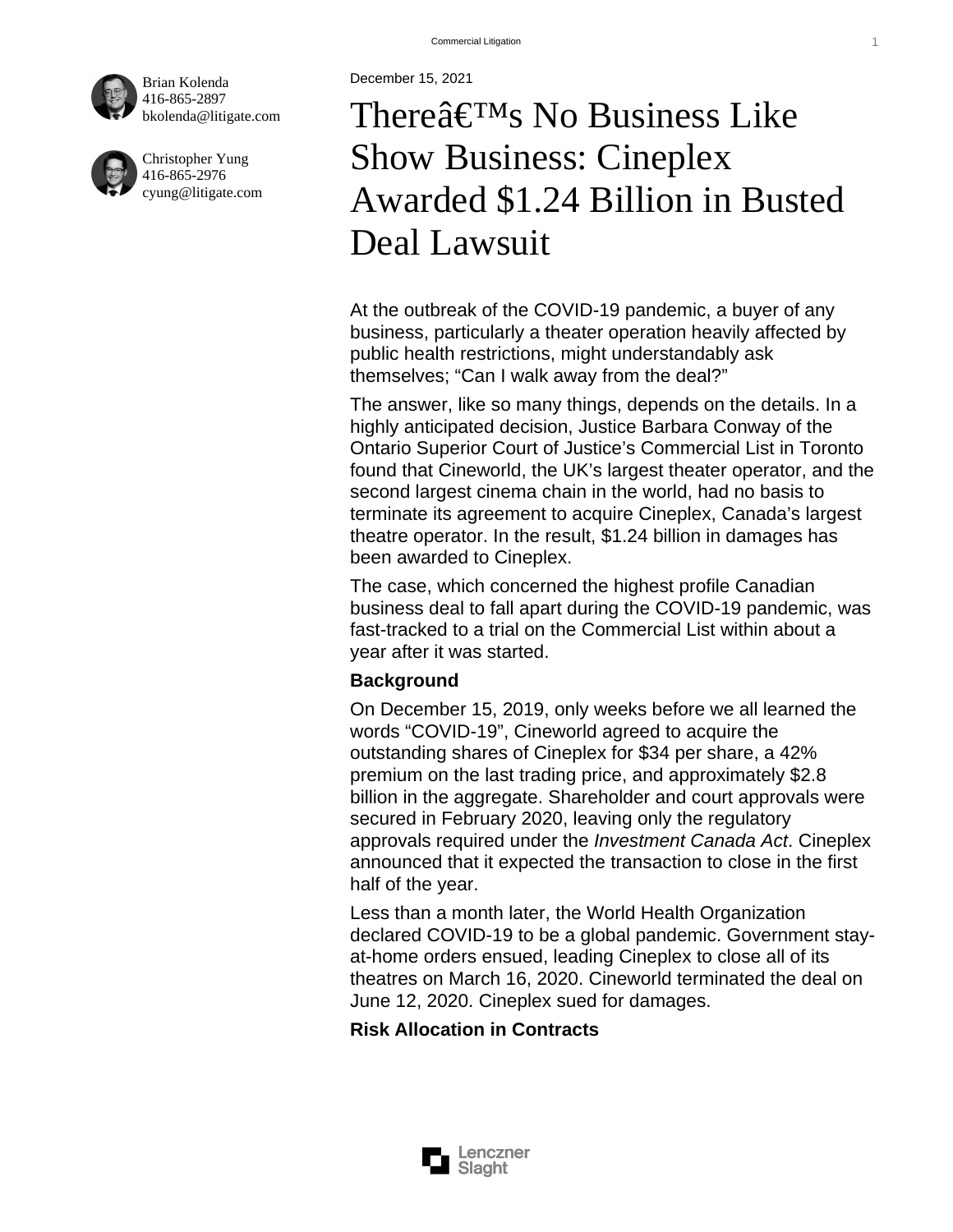The Court was tasked with interpreting an interplay between several clauses within the agreement:

- Company Material Adverse Effect (MAE) Condition one condition of closing was that no Company MAE had occurred. The Court noted that an "outbreak of illness" was specifically excluded from this definition;
- Debt Condition Cineplex's bank debt could not exceed \$725 million;
- Operating Covenant before closing Cineplex would conduct its business in the "Ordinary Course", in accordance with "Laws" and would use "commercially reasonable efforts" to maintain and preserve the business.

Cineworld's primary argument was that Cineplex violated the Operating Covenant when it took steps to defer payments to suppliers, film studios, landlords and reduced its capital expenditures. It argued these deviations from the ordinary course of business were impermissible and done in order to avoid breaching the Debt Condition. On the evidence, Justice Conway rejected those arguments, finding that Cineplex's cash management measures were permissible under the operating covenant, particularly as part of its commercially reasonable efforts to conserve liquidity and maintain the business once its theatres were forced to close. While Cineplex had regard to its Debt Condition, such regard was not prohibited, and the measures taken were not singularly done to stay in line with the Debt Condition.

Justice Conway applied the Supreme Court's guidance in Sattva Capital Corp., that the overriding concern in contractual interpretation is to ascertain the intent of the parties and the scope of their understanding, and to that end contracts are read as a whole. The Court placed much weight on the parties' having allocated the systemic risk of a pandemic to the buyer, by explicitly excluding outbreaks from the definition of a Company MAE. The Court considered Cineworld's interpretation of the Operating Covenant would have effectively changed that bargain by reallocating the risk of an outbreak of illness back to Cineplex. Cineplex had to alter its operations because of government mandates, and that, the Court held, could not trigger a default under the Operating Covenant.

The Court noted two recent 2020 decisions also arising from M&A deals disrupted by COVID-19, the Delaware decision in [AB Stable VIII LLC v MAPS Hotels and Resorts One LLC, C.A.](https://cases.justia.com/delaware/court-of-chancery/2020-c-a-no-2020-0310-jtl.pdf?ts=1606770110), and the Ontario decision in [Fairstone Financial Holdings Inc v](http://canlii.ca/t/jc1z4)  [Duo Bank of Canada](http://canlii.ca/t/jc1z4). Consistent with these decisions, Justice